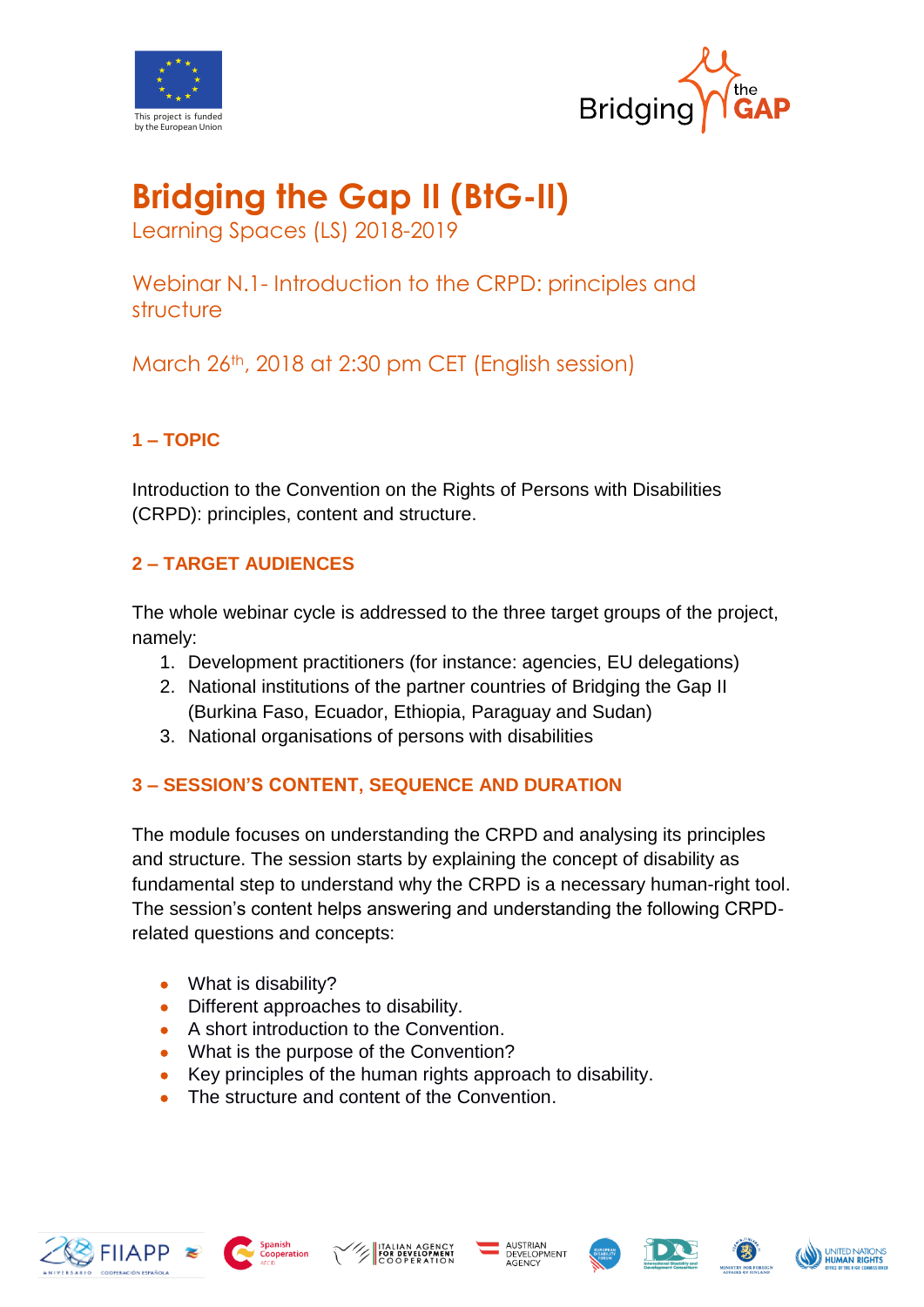



#### Sequence of the session

- **Icebreaker 15 mins** What is disability? Different approaches to disability.
- **Comments and Remarks from the Audience 15 mins**
- **Presentation 30 mins** CRPD, principles and structure.
- **Questions & answers 30 mins** A&Q plenary session Debate

The webinar will last 1.5 hours.

## **4 – HANDOUTS FOR PARTICIPANTS**

- Slides presentation
- Convention on the Rights of Persons with Disabilities
- OHCHR, FAQ on the Convention
- CRPD presentations/papers from UN, EU and BtG-II partners

## **5 – READING MATERIAL FOR PARTICIPANTS**

- Convention on the Rights of Persons with Disabilities
- "Report of the United Nations High Commissioner for Human Rights on progress in the implementation of the recommendations contained in the study on the human rights of persons with disabilities" (A/HRC/4/75)
- "Thematic Study by the Office of the United Nations High Commissioner for Human Rights on enhancing awareness and understanding of the Convention on the Rights of Persons with Disabilities" (A/HRC/10/48)
- OHCHR, FAQ on the Convention on the Rights of Persons with Disabilities
- United Nations, Monitoring the Convention on the Rights of Persons with Disabilities: Guidance for Human Rights Monitors, Professional Training Series No. 17 (HR/P/PT/17)
- From Exclusion to Equality: Realizing the Rights of Persons with Disabilities—Handbook for Parliamentarians on the Convention on the Rights of Persons with Disabilities and its Optional Protocol (HR/PUB/07/6)

## **6 - LEARNING OBJECTIVES (SKILLS, KNOWLEDGE, ATTITUDES)**

At the end of the session, participants will be able to answer basic questions about the Convention on the Rights of Persons with Disabilities, such as why it is important, whom it protects and what has to be done to respect the rights of persons with disabilities.













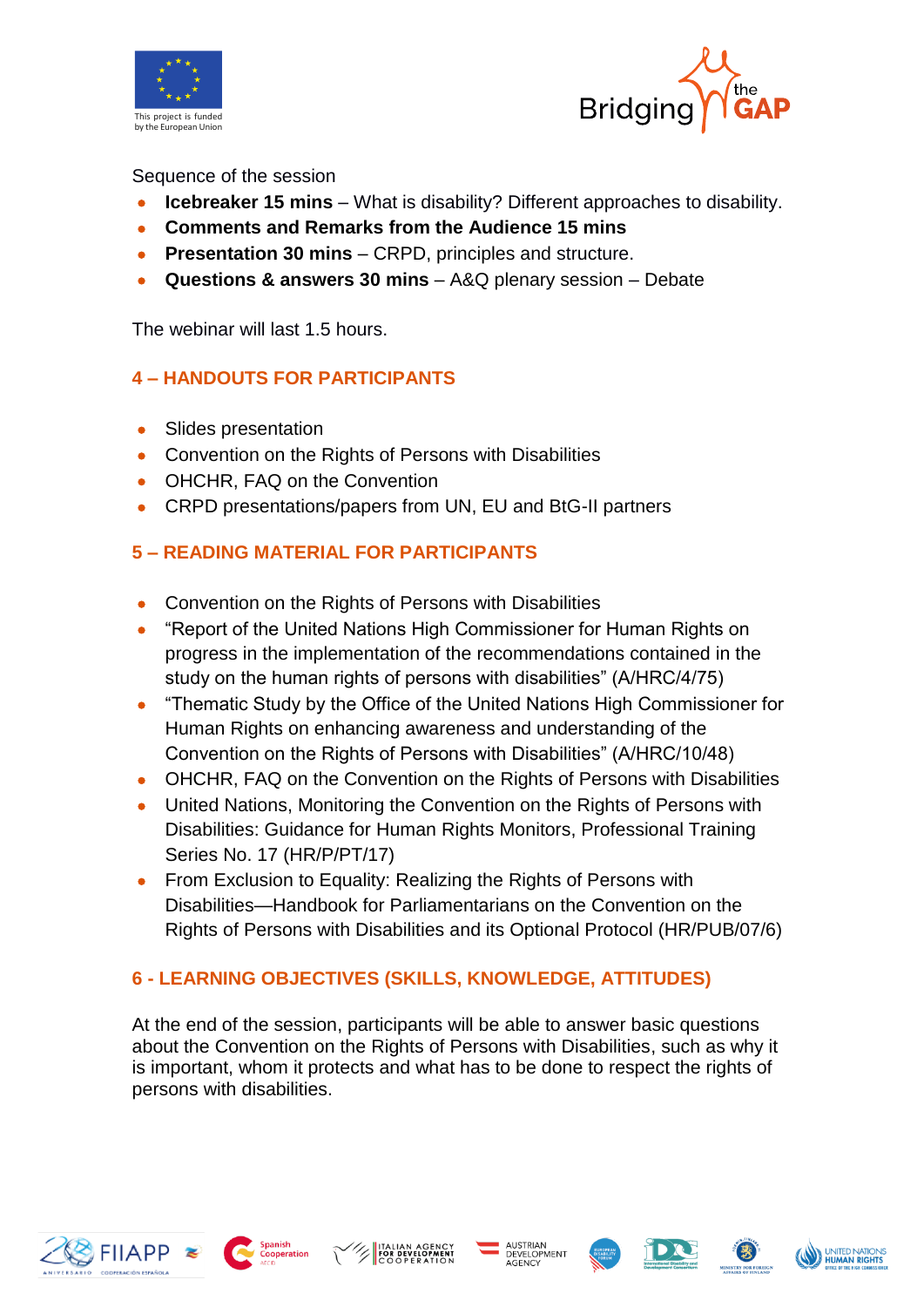



## **7 – LANGUAGES AND SCHEDULES**

The webinar will be conducted in English, French and Spanish in separate sessions:

| Language       | <b>Date and time</b>                                                      | <b>Speaker</b>                                                                                               | <b>Moderator</b>                                                                       |
|----------------|---------------------------------------------------------------------------|--------------------------------------------------------------------------------------------------------------|----------------------------------------------------------------------------------------|
| <b>English</b> | 26 <sup>th</sup> March<br>2018 at 2:30pm<br><b>CET (Brussels</b><br>time) | An-Sofie Leenknecht,<br><b>European Disability</b><br><b>Forum</b><br>Human Rights<br>Coordinator            | Alessia Rogai BtG-<br><b>II Knowledge</b><br>Management and<br>Learning<br>Coordinator |
| <b>French</b>  | 26 <sup>th</sup> March<br>2018 at<br>10:30am CET<br>(Brussels time)       | <b>Charlotte Axelsson,</b><br><b>Independent Consultant</b>                                                  | <b>Federico Martire</b><br><b>BtG-II Director</b>                                      |
| <b>Spanish</b> | 19 <sup>th</sup> March<br>2018 at 4:30pm<br><b>CET (Brussels</b><br>time) | <b>Silvia Quan IDA</b><br><b>Secretariat Senior</b><br>Human Rights Advisor<br>for the Treaty Bodies<br>Unit | <b>Carmen Serrano</b><br><b>BtG-II</b><br>Communication<br><b>Officer</b>              |

#### **8 – REGISTRATION**

To register please [click here.](https://attendee.gotowebinar.com/register/4922496354485135618) On the day of the webinar you will receive a link to connect directly to our training platform.

## **9 - WHAT IS BRIDGING THE GAP?**

Bridging the Gap II (BtG-II) is an initiative funded by the European Union coordinated by the International and Ibero-American Foundation for Administration and Public Policies (FIIAPP) in partnership with the Spanish Agency for Development Cooperation (AECID), the Austrian Development Agency (ADA), the Italian Agency for Development Cooperation (IADC), the European Disability Forum (EDF) and the International Disability and Development Consortium (IDDC). It aims to contribute to the socio-economic inclusion, equality and non-discrimination of persons with disabilities through more inclusive and accountable institutions and policies.

Bridging the Gap is a targeted thematic response to the requirement to make development cooperation accessible to and inclusive of persons with disabilities, which is an obligation for the European Union (EU) and Member States as parties to the Convention on the Rights of Persons with Disabilities